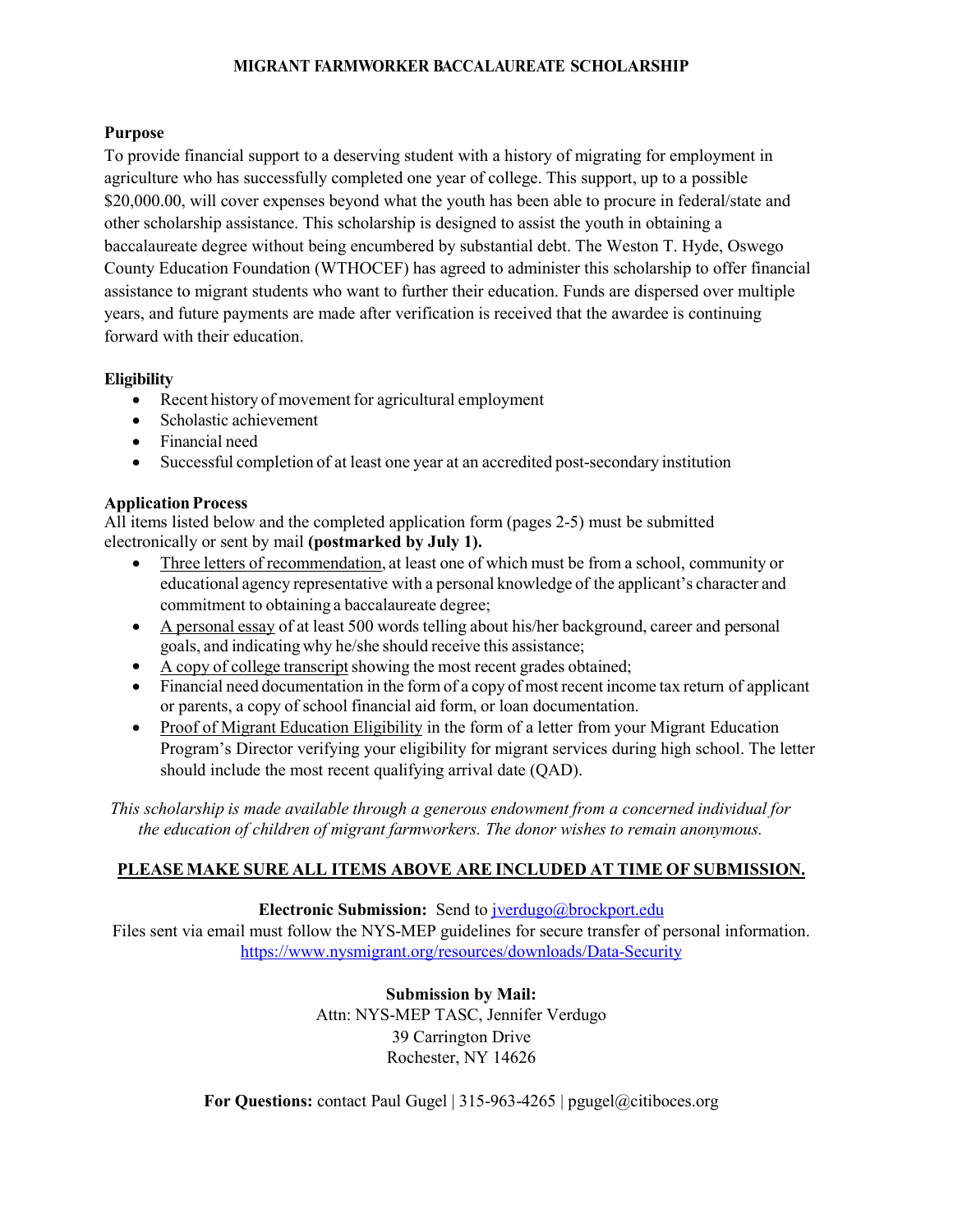This form must be accompanied by at least three reference letters, a copy of a current transcript, personal essay, financial need documentation, and a copy of the applicant's current or most recent Migrant Education Certificate of Eligibility (COE) as specified on the cover page of this application, no later than July 1st.

# **APPLICANT**

| Last Name                                                                                                    |                                                                                                                       | First Name   |       | Middle Initial                         | Home/Cell Phone             |
|--------------------------------------------------------------------------------------------------------------|-----------------------------------------------------------------------------------------------------------------------|--------------|-------|----------------------------------------|-----------------------------|
| <b>Mailing Address</b>                                                                                       | City                                                                                                                  | <b>State</b> | Zip   | Email                                  |                             |
| Home Address (if different from mailing address)                                                             |                                                                                                                       |              |       |                                        |                             |
| Name of parent(s) or legal guardian                                                                          |                                                                                                                       |              |       |                                        |                             |
| Parent/guardian occupation(s)                                                                                |                                                                                                                       |              |       |                                        |                             |
| <b>MIGRANT STATUS</b>                                                                                        |                                                                                                                       |              |       |                                        |                             |
| Month/year of most recent move for agricultural employment by applicant or applicant's family                |                                                                                                                       |              |       |                                        |                             |
|                                                                                                              |                                                                                                                       |              |       |                                        |                             |
|                                                                                                              | <u> 1980 - Johann Barn, mars ann an t-Amhain Aonaichte ann an t-Aonaichte ann an t-Aonaichte ann an t-Aonaichte a</u> |              |       | Number of years working in agriculture |                             |
| Names of towns and states in which family or applicant has worked in agriculture during the past three years |                                                                                                                       |              |       |                                        |                             |
| EDUCATIONAL INFORMATION                                                                                      |                                                                                                                       |              |       |                                        |                             |
| Name and address of college or university where the applicant is presently enrolled                          |                                                                                                                       |              |       |                                        |                             |
| Name of school                                                                                               |                                                                                                                       |              | Phone |                                        | Anticipated Graduation Date |
| Address                                                                                                      |                                                                                                                       | City         |       | <b>State</b>                           | Zip                         |
| College major and degree                                                                                     |                                                                                                                       |              |       |                                        |                             |
| Name and address of the high school that you graduated from                                                  |                                                                                                                       |              |       |                                        |                             |
|                                                                                                              |                                                                                                                       |              |       |                                        |                             |
| Name of school                                                                                               |                                                                                                                       |              | Phone |                                        | <b>Graduation Date</b>      |
|                                                                                                              |                                                                                                                       |              |       |                                        |                             |

Address City State Zip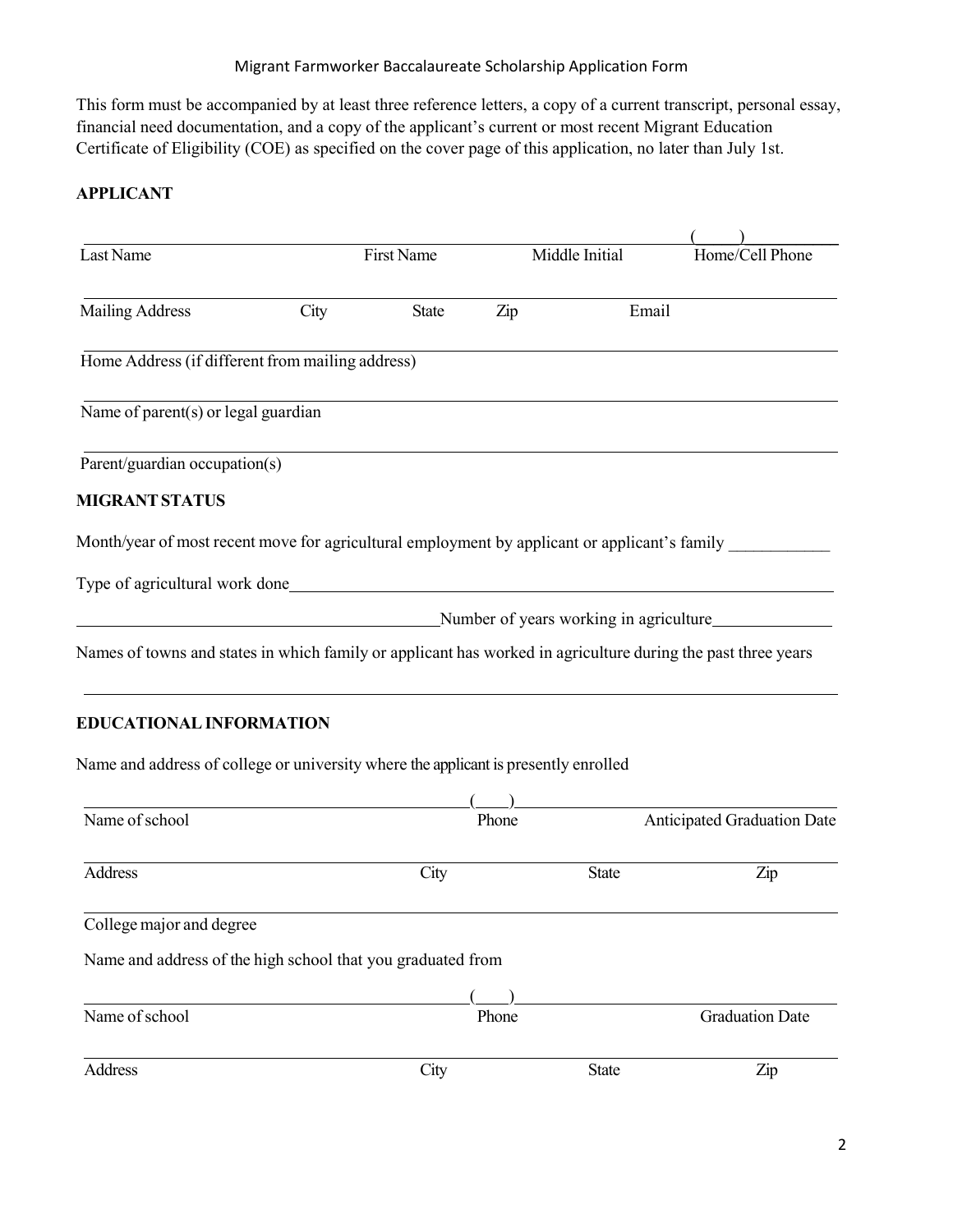# **FINANCIAL ASSISTANCE**

List all financial assistance approved and/or anticipated for the upcoming academic year including assistance from scholarships, grants, work-study, PELL, loans, TAP, parents, etc…. Please itemize as specifically as possible.

| <b>Type</b>            |                                                     |                     | <b>Amount</b> |                     |            |  |
|------------------------|-----------------------------------------------------|---------------------|---------------|---------------------|------------|--|
|                        |                                                     |                     |               |                     |            |  |
|                        |                                                     |                     |               |                     |            |  |
|                        |                                                     |                     |               |                     |            |  |
|                        |                                                     |                     |               |                     |            |  |
|                        |                                                     |                     |               |                     |            |  |
|                        |                                                     |                     |               |                     |            |  |
|                        |                                                     |                     |               |                     |            |  |
|                        |                                                     |                     |               |                     |            |  |
|                        |                                                     |                     |               |                     |            |  |
|                        |                                                     |                     |               |                     |            |  |
|                        | Anticipated expenses for the upcoming academic year |                     |               |                     |            |  |
| Tuition                |                                                     |                     |               |                     |            |  |
|                        |                                                     |                     |               |                     |            |  |
| <b>Books</b>           |                                                     |                     |               |                     |            |  |
| Housing                |                                                     |                     |               |                     |            |  |
|                        |                                                     |                     |               |                     |            |  |
| Meals                  |                                                     |                     |               |                     |            |  |
| Transportation         |                                                     |                     |               |                     |            |  |
| Other (please specify) |                                                     |                     |               |                     |            |  |
|                        |                                                     |                     |               |                     |            |  |
| <b>FAMILY INCOME</b>   |                                                     |                     |               |                     |            |  |
|                        | Check the box for your total family income.         |                     |               |                     |            |  |
| $\Box$                 | $\Box$                                              | $\Box$              |               | $\Box$              | $\Box$     |  |
| $0 - $25,000$          | $$25,001 - $35,000$                                 | \$35,001 - \$45,000 |               | \$45,001 - \$55,000 | $$55,001+$ |  |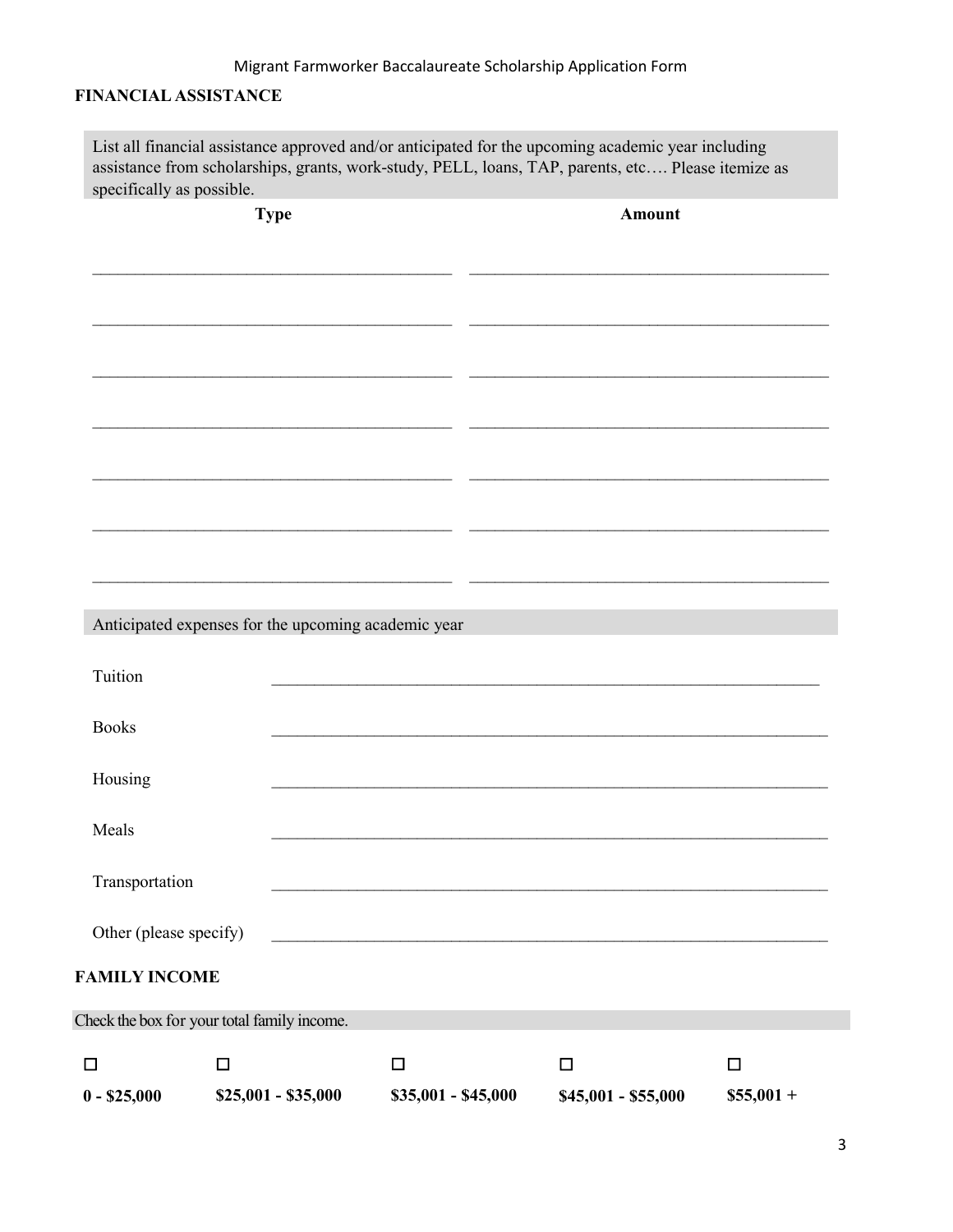Names, ages and relationship of family members still living at home:

Special circumstances/problems that affect family finances:

### **REFERENCELETTERS**

Letters from three adults must be included with your application. Reference letters may not be written by the applicant, anyone under 21 years of age, or anyone related to the applicant or serving as legal guardian. At least one phone number must be included for each person. Please have each reference write a letter addressing the student's character, educational commitment, achievements, grades, etc., and supporting the need for financial assistance. Complete the following for each reference.

**1.**

| Last Name                 |                   | <b>First Name</b> |     | Middle Initial | Daytime Phone |
|---------------------------|-------------------|-------------------|-----|----------------|---------------|
| <b>Mailing Address</b>    | City              | <b>State</b>      | Zip | Email          |               |
| Relationship to Applicant |                   |                   |     |                |               |
| 2.                        |                   |                   |     |                |               |
| Last Name                 |                   | <b>First Name</b> |     |                | Daytime Phone |
| <b>Mailing Address</b>    | City              | <b>State</b>      | Zip | Email          |               |
| Relationship to Applicant |                   |                   |     |                |               |
| 3.                        |                   |                   |     |                |               |
| Last Name                 | <b>First Name</b> |                   |     |                | Daytime Phone |
| <b>Mailing Address</b>    | City              | <b>State</b>      | Zip | Email          |               |
| Relationship to Applicant |                   |                   |     |                |               |